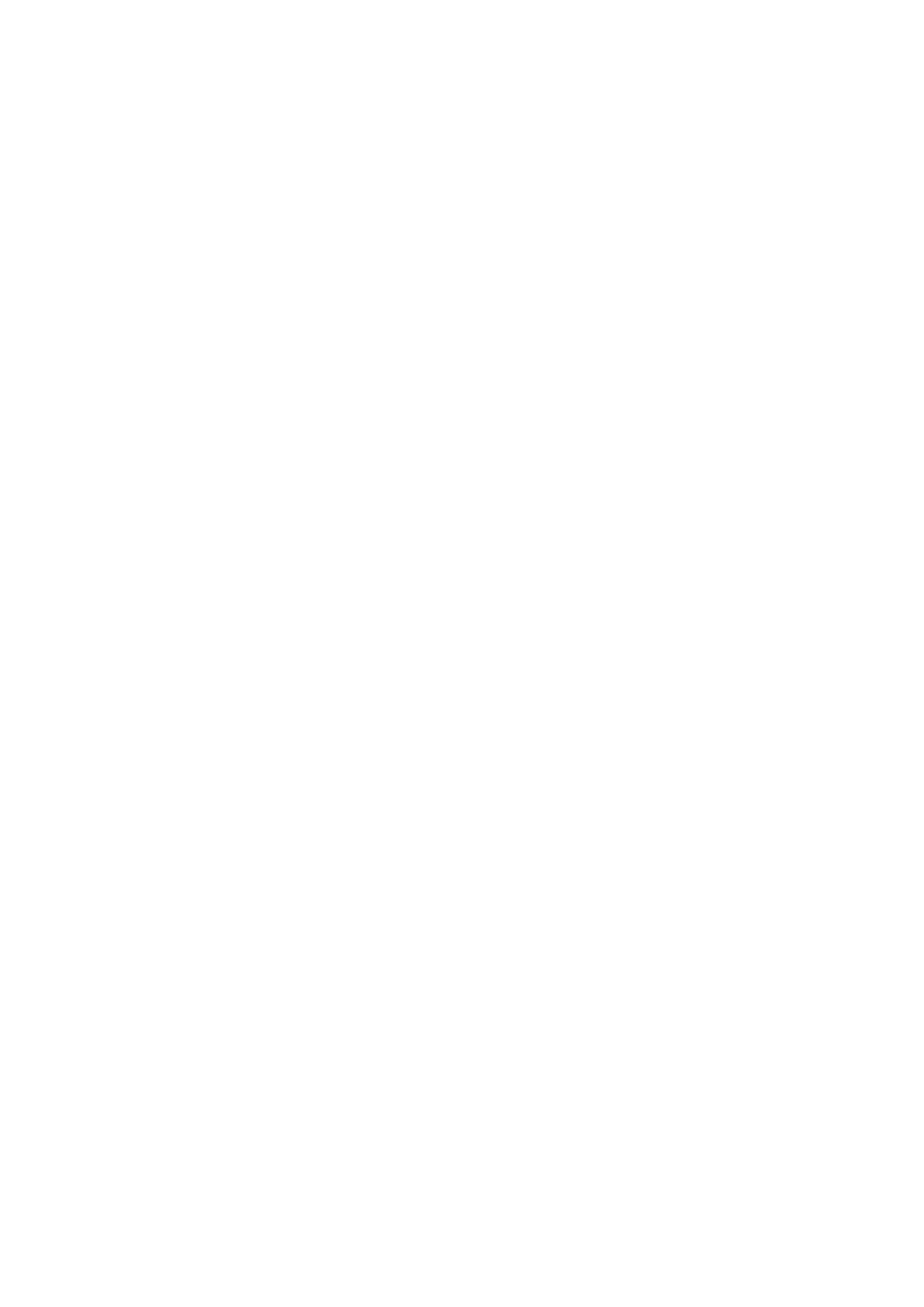**Wanganui District Council (Prohibition of Gang Insignia) Bill**

# **Key to symbols used in reprinted bill**

**As reported from the committee of the whole House**

text inserted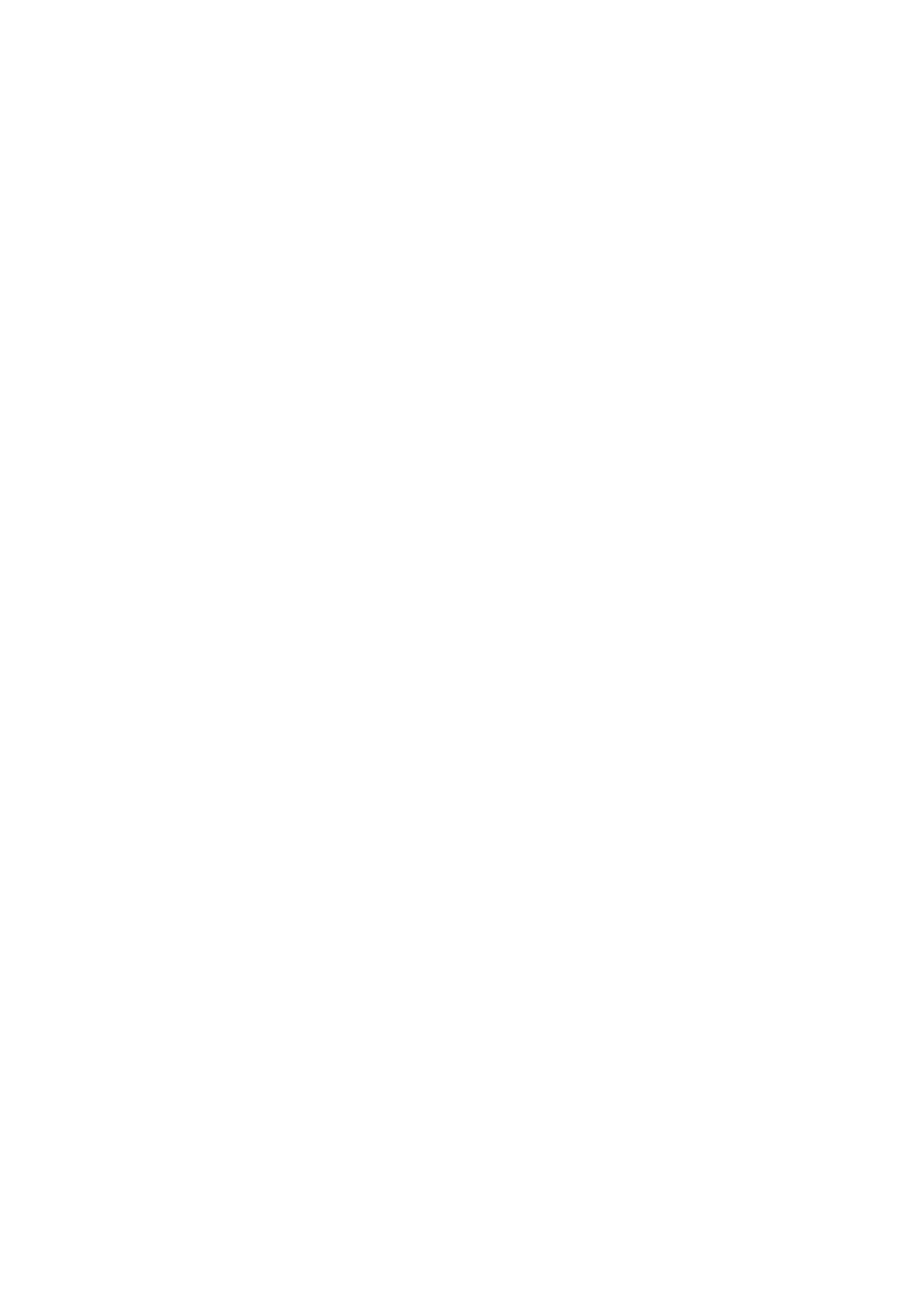*Chester Borrows*

# **Wanganui District Council (Prohibition of Gang Insignia) Bill**

## Local Bill

## **Contents**

|    |                                                                                 | Page           |  |  |
|----|---------------------------------------------------------------------------------|----------------|--|--|
|    | Title                                                                           |                |  |  |
| 2  | Commencement                                                                    | 2              |  |  |
| 3  | Purpose                                                                         | $\overline{2}$ |  |  |
| 4  | Interpretation                                                                  | $\overline{2}$ |  |  |
| 5  | Power to make bylaws designating specified places or<br>gangs                   | 3              |  |  |
| 5A | Signposting of specified places                                                 | 4              |  |  |
| 5B | Public notice of bylaws and availability of copies                              | 4              |  |  |
| 5C | Review of bylaws                                                                | 4              |  |  |
| 5D | Further reviews of bylaws every 10 years                                        | 4              |  |  |
| 5E | Procedure for and nature of review                                              | 4              |  |  |
| 5F | Bylaw not reviewed within specified time frame revoked                          | 5              |  |  |
| 6  | Prohibition of display of gang insignia                                         | 5              |  |  |
|    | Powers of arrest and seizure in relation to persons<br>displaying gang insignia | 5              |  |  |
| 8  | Power to stop vehicle to exercise powers of arrest or<br>seizure                | 6              |  |  |
| 9  | Laying of information for offence under this Act                                |                |  |  |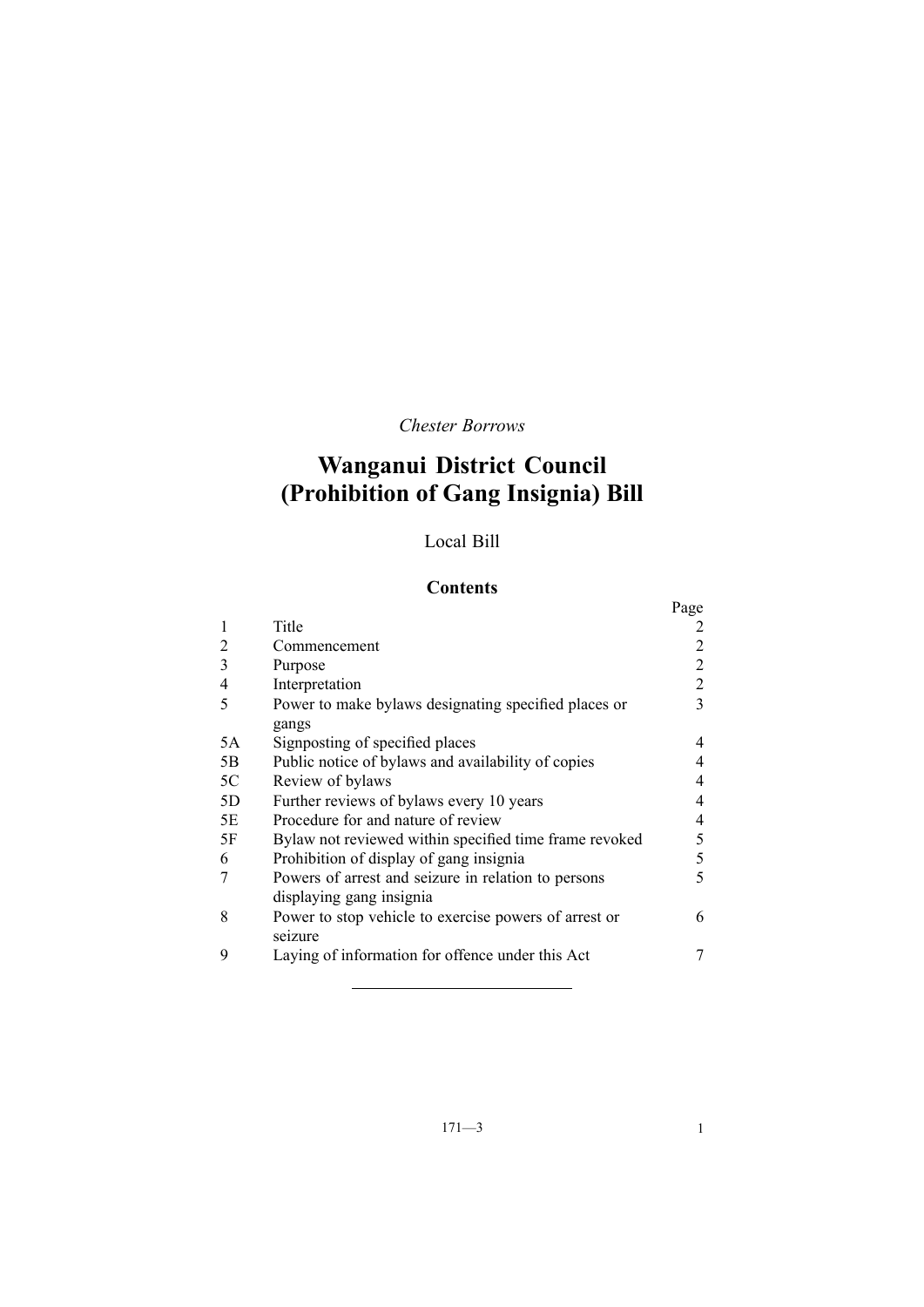## **The Parliament of New Zealand enacts as follows:**

| 1            | Title                                                                                                                                                                      | This Act is the Wanganui District Council (Prohibition of<br>Gang Insignia) Act 2007.                                       |    |  |  |
|--------------|----------------------------------------------------------------------------------------------------------------------------------------------------------------------------|-----------------------------------------------------------------------------------------------------------------------------|----|--|--|
| $\mathbf{2}$ |                                                                                                                                                                            | 5<br>Commencement<br>This Act comes into force on the day after the date on which<br>it receives the Royal assent.          |    |  |  |
| 3            | <b>Purpose</b><br>The purpose of this Act is to prohibit the display of gang in-<br>signia in specified places in the district.<br>10                                      |                                                                                                                             |    |  |  |
| 4            |                                                                                                                                                                            | Interpretation                                                                                                              |    |  |  |
| (1)          | In this Act, unless the context otherwise requires,—<br><b>Council</b> means the Wanganui District Council<br>district means the district of the Wanganui District Council |                                                                                                                             |    |  |  |
|              |                                                                                                                                                                            |                                                                                                                             |    |  |  |
|              |                                                                                                                                                                            |                                                                                                                             |    |  |  |
|              | gang means-                                                                                                                                                                |                                                                                                                             |    |  |  |
|              | (a)                                                                                                                                                                        | Black Power, Hells Angels, Magogs, Mothers, Mongrel<br>Mob, Nomads, or Tribesmen; and                                       |    |  |  |
|              | any other specified organisation, association, or group<br>(b)<br>of persons identified in a bylaw made under section 5                                                    |                                                                                                                             |    |  |  |
|              |                                                                                                                                                                            | gang insignia-                                                                                                              | 20 |  |  |
|              | means a sign, symbol, or representation commonly dis-<br>(a)<br>played to denote membership of, an affiliation with, or<br>support for a gang, not being tattoos; and      |                                                                                                                             |    |  |  |
|              | (b)                                                                                                                                                                        | includes any item of clothing to which a sign, symbol, or<br>representation referred to in <b>paragraph</b> (a) is attached | 25 |  |  |
|              |                                                                                                                                                                            | public place-                                                                                                               |    |  |  |
|              | (a)                                                                                                                                                                        | means a place—                                                                                                              |    |  |  |
|              |                                                                                                                                                                            | that is under the control of the Council; and<br>(i)                                                                        |    |  |  |
|              |                                                                                                                                                                            | that is open to, or being used by, the public,<br>(ii)<br>whether or not there is a charge for admission;<br>and            | 30 |  |  |
|              | (b)                                                                                                                                                                        | includes-                                                                                                                   |    |  |  |
|              |                                                                                                                                                                            | a road, whether or not the road is under the con-<br>(i)<br>trol of the Council; and                                        |    |  |  |

<span id="page-5-0"></span>cl 1

2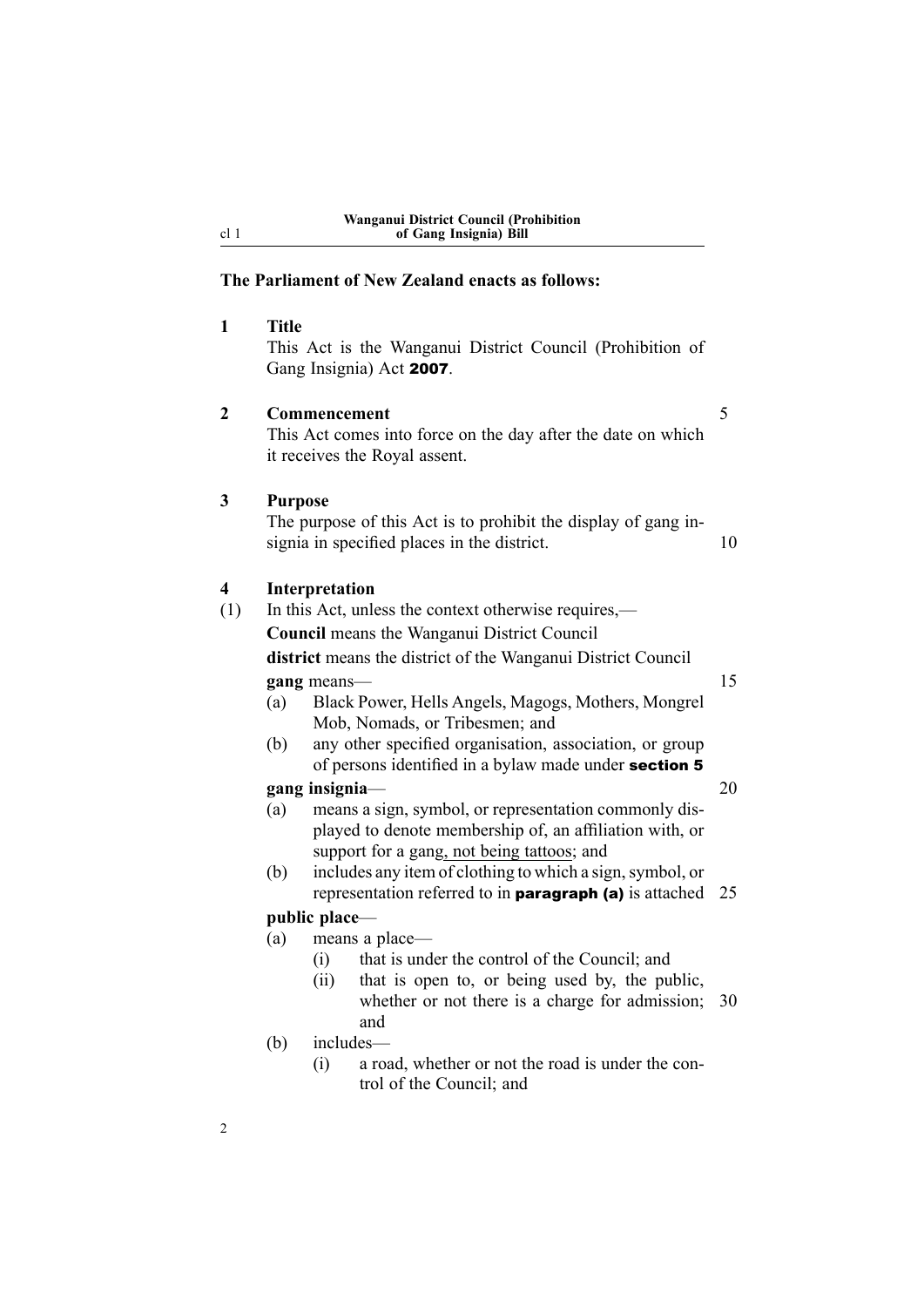(ii) any par<sup>t</sup> of <sup>a</sup> public place

<span id="page-6-0"></span>**specified place** means <sup>a</sup> public place designated as <sup>a</sup> specified place for the purpose of this Act in a bylaw made under **sec**tion 5.

(2) Without limiting the definition of the term **public place** or 5 **specified place** in **subsection (1)**, for the purposes of this Act, <sup>a</sup> person is in <sup>a</sup> **specified place** if he or she is in or on <sup>a</sup> vehicle that is in <sup>a</sup> **specified place**.

#### **5 Power to make bylaws designating specified places or gangs** 10

- (1) The Council may, from time to time, make bylaws—
	- (a) designating any public place as <sup>a</sup> specified place for the purposes of this Act:
	- (b) identifying an organisation, association, or group of persons as <sup>a</sup> gang for the purposes of this Act. 15

(2) In making a bylaw under **subsection (1)**, the Council must use the special consultative procedure set out in section 83 of the Local Government Act 2002.

- (2A) Section 86(2)(a) and (b) of the Local Government Act 2002 applies to the making of a bylaw under **subsection (1)** as if  $20$ it were an activity described in section 86(1) of that Act.
- (3) The Council must not make <sup>a</sup> bylaw identifying <sup>a</sup> gang under subsection (1)(b) unless it is satisfied that the organisation, association, or group proposed to be identified has the following characteristics: 25
	- $(a)$  a common name or common identifying signs, symbols, or representations; and
	- (b) its members, associates, or supporters individually or collectively promote, encourage, or engage in <sup>a</sup> pattern of criminal activity. 30
- (4) The Council may make <sup>a</sup> bylaw under this section only if it is satisfied that the bylaw is reasonably necessary in order to preven<sup>t</sup> or reduce the likelihood of intimidation or harassment of members of the public in <sup>a</sup> specified place or to avoid or reduce the potential for confrontation by or between gangs. 35
- (5) A bylaw must not be made under **subsection (1)(a)** if the effect of the bylaw, either by itself or in conjunction with other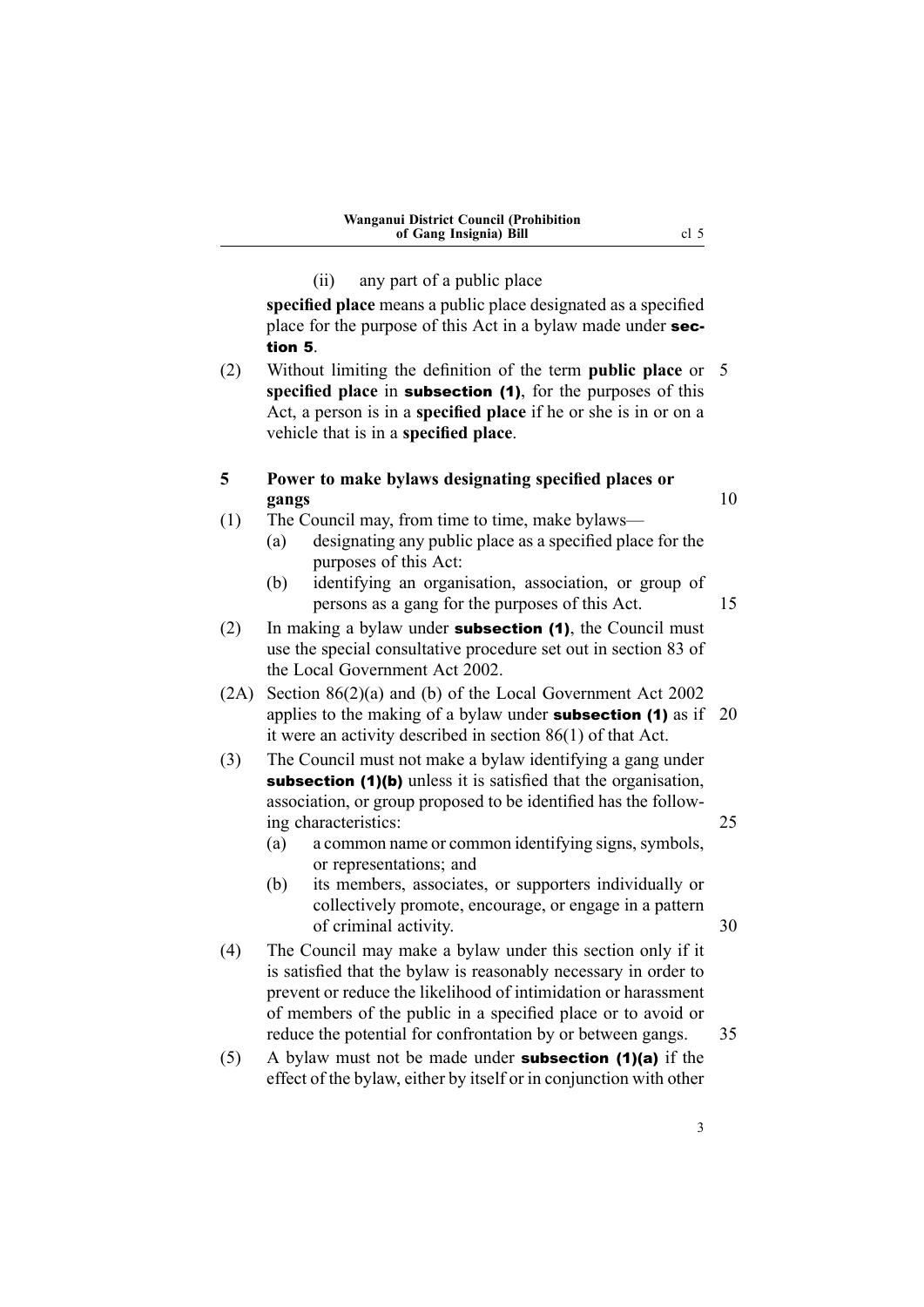<span id="page-7-0"></span>bylaws made under **subsection (1)(a)**, would be that all the public places in the district are specified places.

#### **5A Signposting of specified places**

- (1) The Council must, where reasonably practicable, indicate the location of a specified place designated by a bylaw made under 5 section 5 by 1 or more clearly legible notices affixed in 1 or more conspicuous places on, or adjacent to, the place to which the notice relates.
- (2) No prosecution under section <sup>6</sup>, and no arrest or seizure under **section 7**, may be challenged on the ground that a  $10$ notice was not affixed in accordance with subsection (1).

#### **5B Public notice of bylaws and availability of copies** Section 157 of the Local Government Act 2002 applies to <sup>a</sup> bylaw made under section <sup>5</sup> as if the bylaw had been made under that Act. 15

#### **5C Review of bylaws**

The Council must review a bylaw made by it under **section** <sup>5</sup> no later than 5 years after the date on which the bylaw was made.

**5D Further reviews of bylaws every 10 years** 20 The Council must review a bylaw made by it under **section 5** no later than 10 years after it was last reviewed as required by section 5C or this section.

#### **5E Procedure for and nature of review**

- (1) The Council must review <sup>a</sup> bylaw to which section 5C or 25 **5D** applies by making the determinations required by **section** 5(3) and (4).
- (2) For the purposes of subsection (1), section 5(3) and (4) applies with all necessary modifications.
- (3) If, after the review, the Council considers that the bylaw— 30
	- (a) should be amended, revoked, or revoked and replaced, it must act in accordance with section 5(2) and (2A):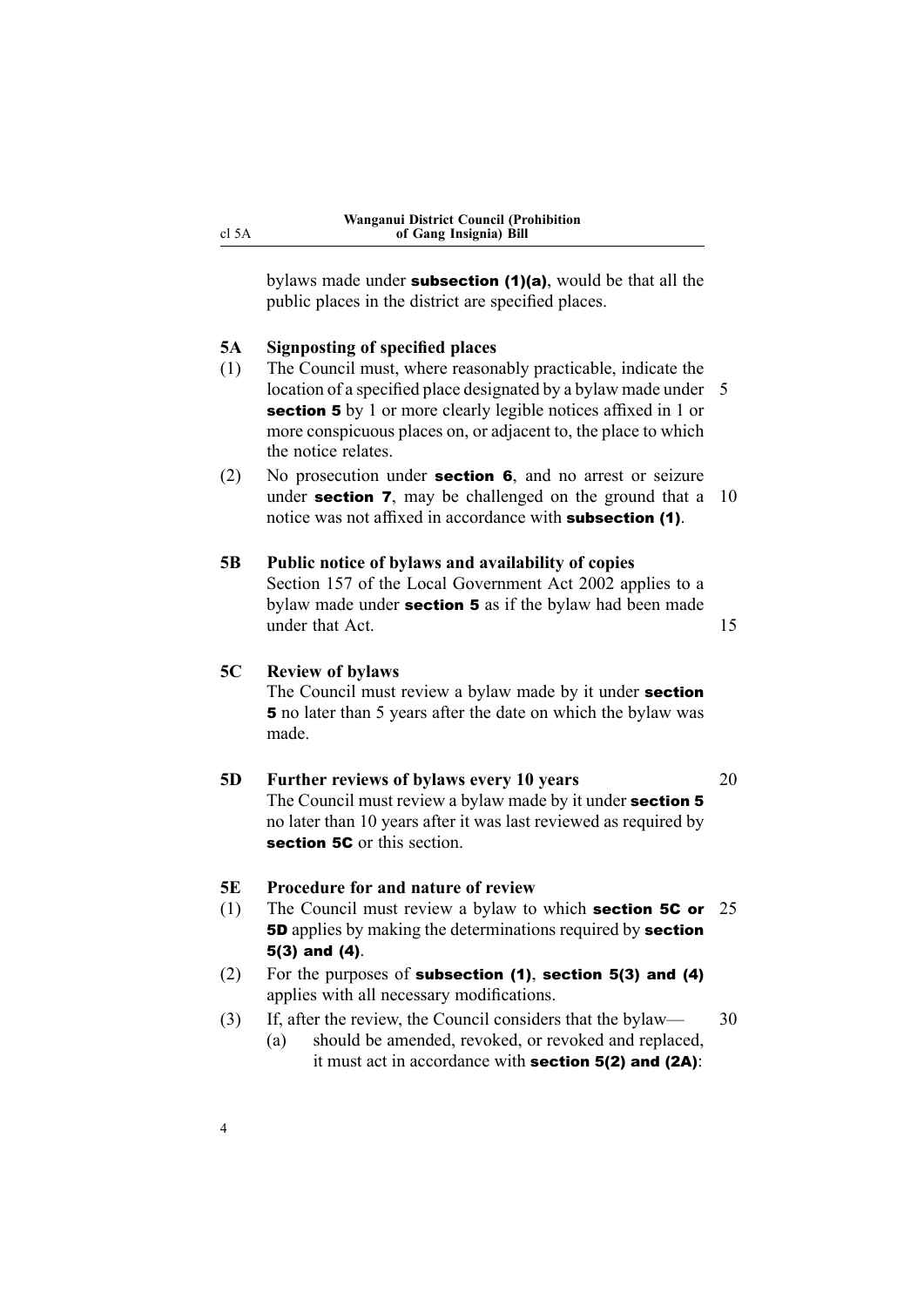- <span id="page-8-0"></span>(b) should continue without amendment, it must use the special consultative procedure in section 83 of the Local Government Act 2002, and section 5(2A) does not apply.
- (4) For the purposes of **subsection (3)(b)**, the statement of pro- 5 posal referred to in section 83(1)(a) of the Local Government Act 2002 must include—
	- (a) <sup>a</sup> copy of the bylaw to be continued; and
	- (b) the reasons for the proposal.
- **5F Bylaw not reviewed within specified time frame revoked** 10 A bylaw that is not reviewed as required under section 5C or 5D, if not earlier revoked by the Council, is revoked on the date that is 2 years after the last date on which the bylaw should have been reviewed under that section.

#### **6 Prohibition of display of gang insignia** 15

- (1) No person may display gang insignia at any time in <sup>a</sup> specified place in the district.
- (2) Every person who, without reasonable excuse, contravenes subsection (1) commits an offence and is liable on summary conviction to <sup>a</sup> fine not exceeding \$2,000. 20
- (3) Without limitation, and to avoid doubt, <sup>a</sup> Judge may apply section 128 of the Evidence Act 2006 in deciding whether <sup>a</sup> sign, symbol, or representation is gang insignia for the purposes of this Act.
- **7 Powers of arrest and seizure in relation to persons** 25 **displaying gang insignia**
	-
- (1) A constable may, without warrant,—
	- (a) arrest <sup>a</sup> person whom the constable has good cause to suspect has committed an offence against **section 6(2)**:
	- (b) seize and remove gang insignia (by the use of force if 30 necessary) that has been or is being displayed in <sup>a</sup> specified place.
- (2) Gang insignia seized under **subsection (1)(b)** is forfeited to the Crown if the person from whom the gang insignia is taken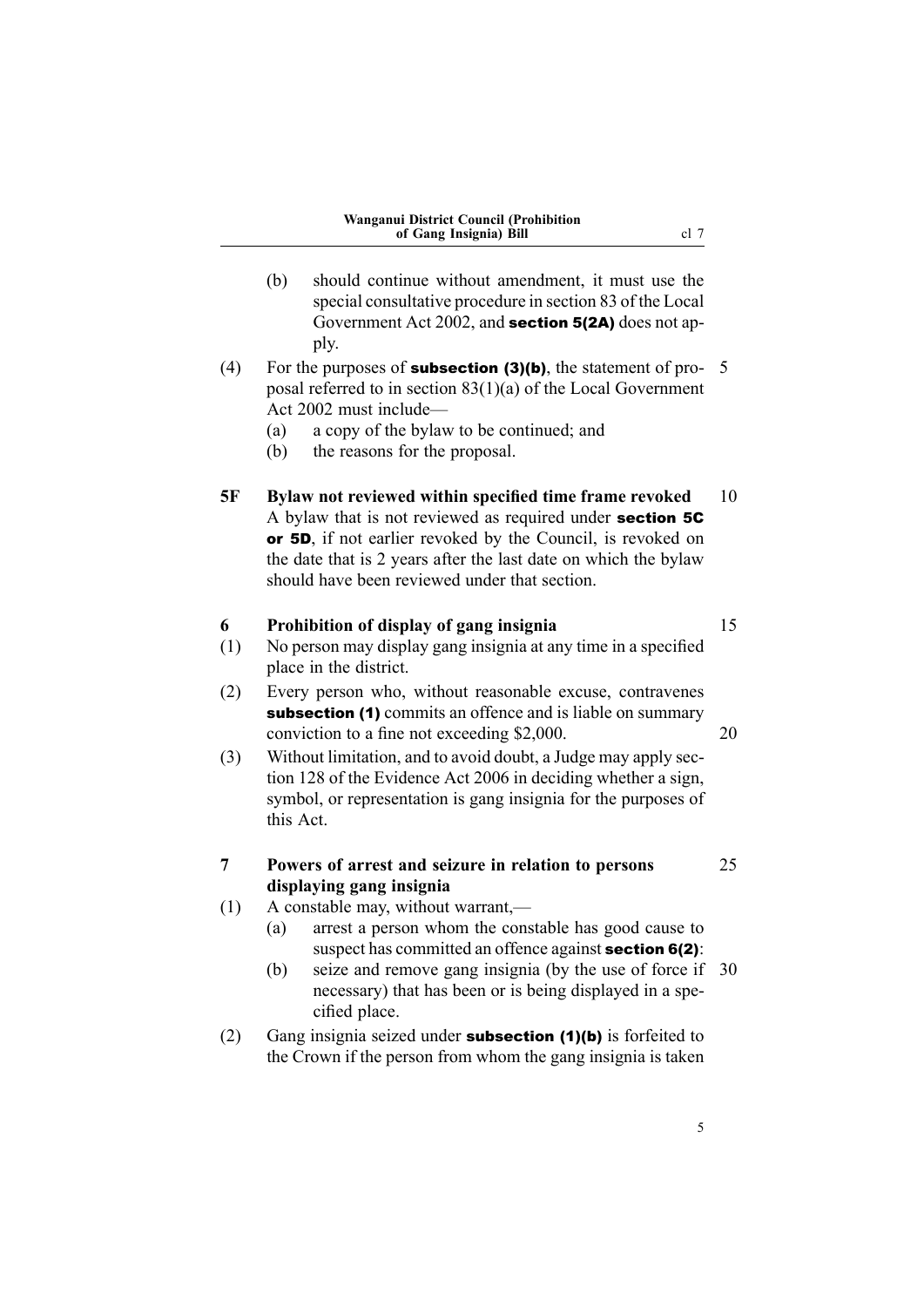<span id="page-9-0"></span>pleads guilty to, or is convicted of, an offence against section 6(2).

(3) If gang insignia is forfeited to the Crown under subsection (2), the gang insignia may be destroyed or otherwise disposed of as the court, either at the time of the conviction for the 5 offence under section 6(2) or on <sup>a</sup> subsequent application, directs.

#### **8 Power to stop vehicle to exercise powers of arrest or seizure**

(1) A constable may stop <sup>a</sup> vehicle without <sup>a</sup> warrant to exercise 10 either or both of the powers in **section 7(1)** in relation to a person if the constable has reasonable grounds to believe that the person is in or on the vehicle.

#### (2) A constable who stops a vehicle under **subsection (1)** must—

- (a) be wearing <sup>a</sup> uniform or distinctive cap, hat, or helmet 15 with <sup>a</sup> badge of authority affixed to that cap, hat, or helmet; or
- (b) be following immediately behind the vehicle in <sup>a</sup> motor vehicle displaying flashing blue lights, or flashing blue and red lights, and sounding a siren. 20
- (3) A constable exercising the stopping power conferred by subsection (1) must, immediately after the vehicle has stopped,—
	- (a) identify himself or herself to the driver of the vehicle; and 25
	- (b) tell the driver that the stopping power is being exercised under this section for the purpose of exercising powers under section 7(1); and
	- (c) if not in uniform and if so required, produce evidence that he or she is a constable. 30
		-
- (4) Without limiting section 7(1), <sup>a</sup> constable exercising the stopping power conferred by **subsection (1)** may do any 1 or more of the following:

### (a) search the vehicle to locate a person referred to in **sub**section (1): 35

(b) search the vehicle to locate gang insignia that the constable may seize under **section 7(1)(b)**: